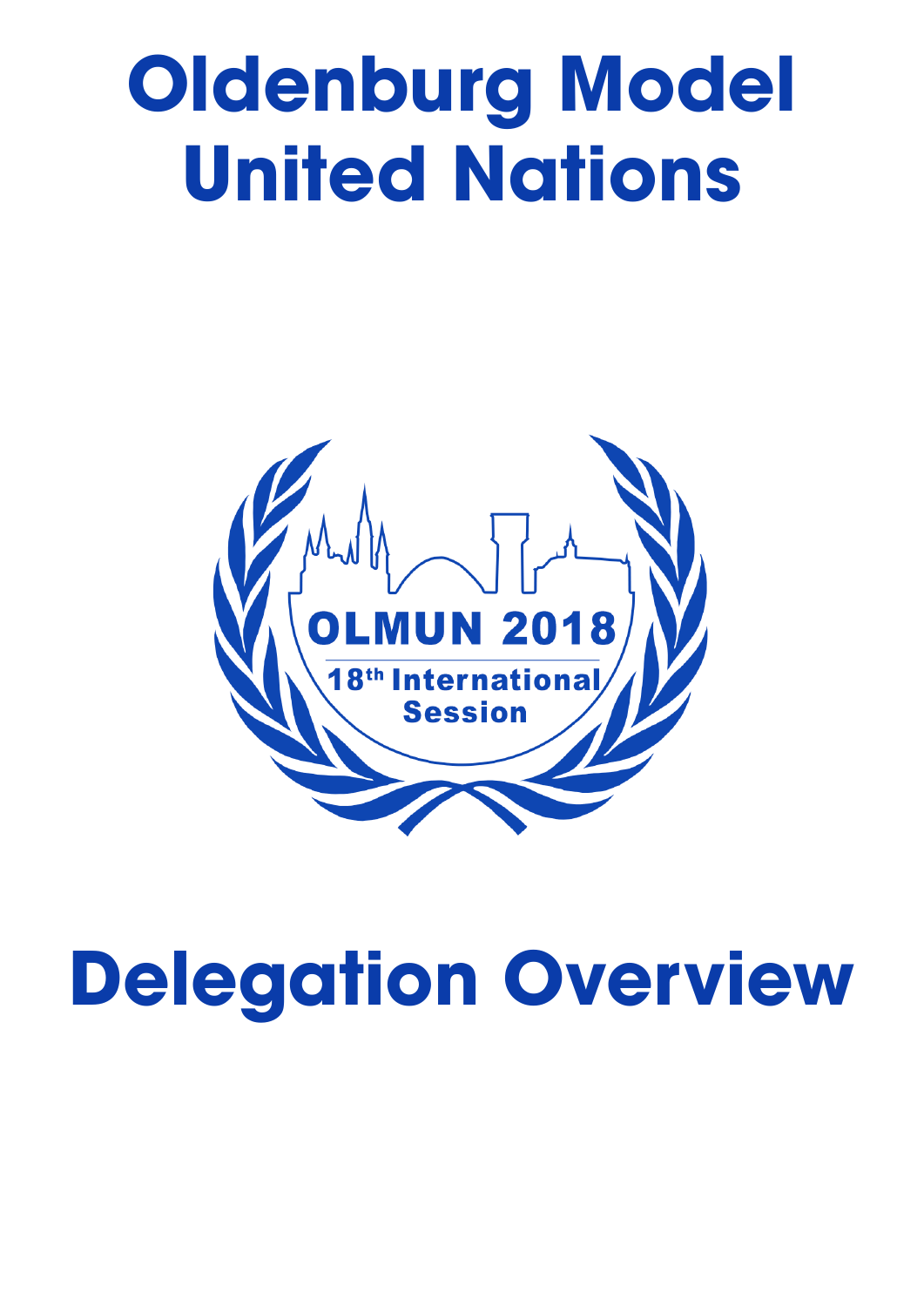**Content** © Oldenburg Model United Nations Association c/o Robin Runge Bremersweg 39 26129 Oldenburg - Germany



**Layoutkonzept and Logo** © Helge Wellmann Oskar-Schlemmer-Straße 3 26133 Oldenburg - Germany

**Layout** © Tammo Strack

All Rights Reserved.

All information is subject to change.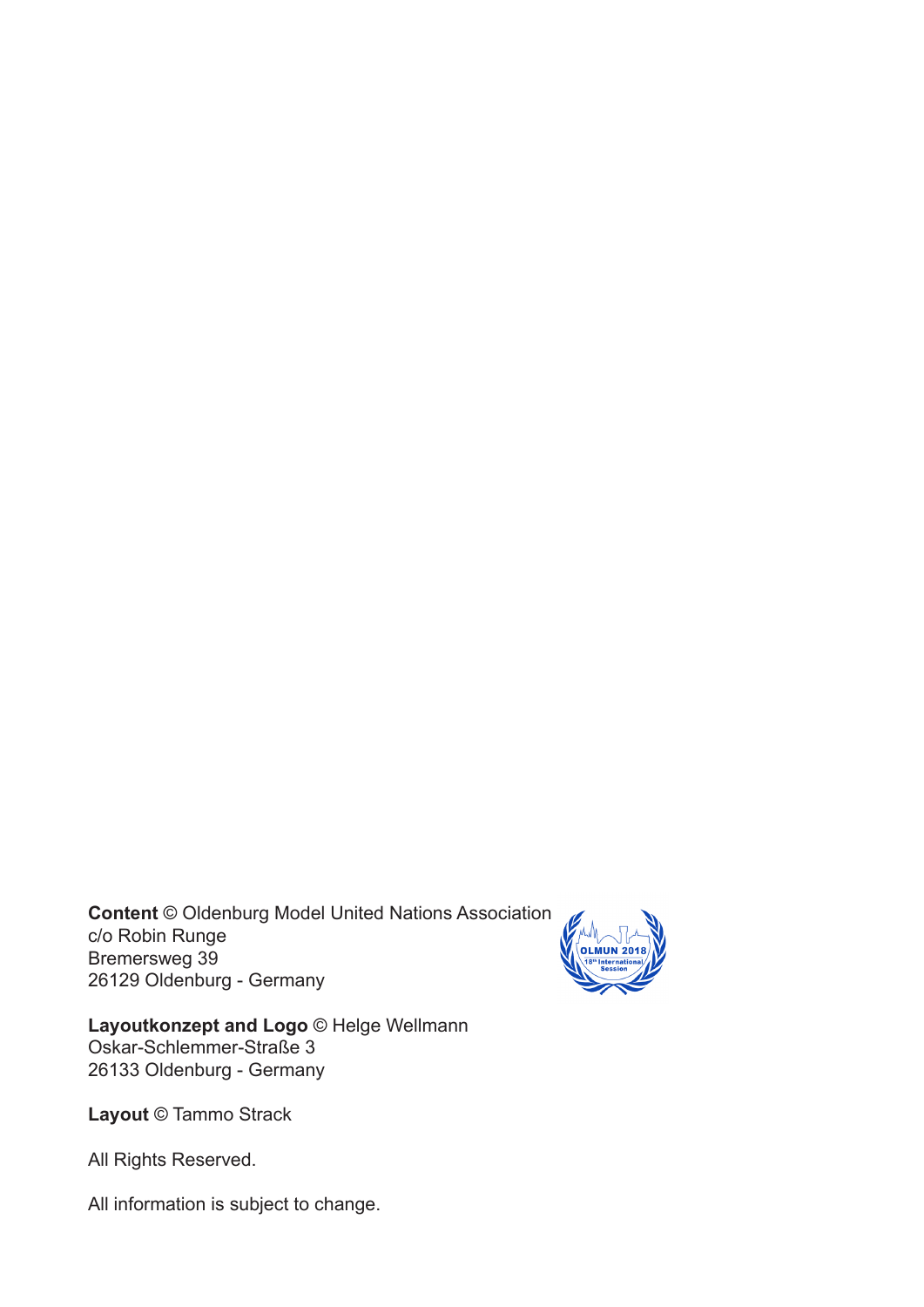| <b>Delegation</b>                  |                       | GA 1st    | GA 3rd    | <b>SpC</b> | ECO-<br><b>SOC</b> | <b>UNEP</b> | <b>HRC</b> | <b>UNIDO</b> | <b>AL</b> | <b>SC</b> | <b>HSC</b> | $\Sigma$                |
|------------------------------------|-----------------------|-----------|-----------|------------|--------------------|-------------|------------|--------------|-----------|-----------|------------|-------------------------|
| Afghanistan                        | $\circ$               | $\bullet$ | $\bullet$ |            | $\bullet$          |             | $\bullet$  | $\bullet$    |           |           |            | ${\bf 5}$               |
| Albania                            | X                     | $\bullet$ | $\bullet$ |            |                    |             |            |              |           |           |            | $\overline{\mathbf{2}}$ |
| Algeria                            | $\mathbf{G}$          | $\bullet$ | $\bullet$ |            | $\bullet$          |             |            |              | $\bullet$ |           |            | $\overline{\mathbf{4}}$ |
| Andorra                            | 勝                     | $\bullet$ | $\bullet$ |            | $\bullet$          |             |            |              |           |           |            | $\mathbf{3}$            |
| Angola                             | $\mathcal{Q}_-$       | $\bullet$ | $\bullet$ | $\bullet$  |                    |             |            | $\bullet$    |           |           |            | $\sqrt{5}$              |
| Antigua a. Barbuda                 | $\blacktriangledown$  | $\bullet$ | $\bullet$ |            |                    |             |            |              |           |           |            | $\overline{\mathbf{2}}$ |
| Argentina                          | Q                     | $\bullet$ | $\bullet$ | $\bullet$  |                    | $\bullet$   |            |              |           |           |            | $\overline{\mathbf{5}}$ |
| Armenia                            |                       | $\bullet$ | $\bullet$ |            |                    |             |            |              |           |           |            | $\overline{\mathbf{2}}$ |
| Australia                          | 米丽                    | $\bullet$ | $\bullet$ |            |                    | $\bullet$   | $\bullet$  |              |           |           |            | $\overline{\mathbf{4}}$ |
| Austria                            |                       | $\bullet$ | $\bullet$ |            |                    |             |            | $\bullet$    |           |           |            | $\mathbf{3}$            |
| Azerbaijan                         | <u>ayaa</u>           | $\bullet$ | $\bullet$ |            | $\bullet$          |             |            |              |           |           |            | $\mathbf{3}$            |
| <b>Bahamas</b>                     | $\blacktriangleright$ | $\bullet$ | $\bullet$ |            |                    |             |            |              |           |           |            | $\overline{\mathbf{2}}$ |
| <b>Bahrain</b>                     |                       | $\bullet$ | $\bullet$ |            |                    |             |            | $\bullet$    | $\bullet$ |           |            | $\overline{\mathbf{4}}$ |
| Bangladesh                         | D.                    | $\bullet$ | $\bullet$ | $\bullet$  |                    |             |            | $\bullet$    |           |           |            | $\overline{\mathbf{4}}$ |
| <b>Barbados</b>                    | $ \Psi $              | $\bullet$ | $\bullet$ |            |                    |             |            |              |           |           |            | $\overline{\mathbf{2}}$ |
| <b>Belarus</b>                     |                       | $\bullet$ | $\bullet$ |            | $\bullet$          | $\bullet$   |            |              |           |           |            | $\overline{\mathbf{4}}$ |
| Belgium                            |                       | $\bullet$ | $\bullet$ | $\bullet$  | $\bullet$          |             |            | $\bullet$    |           |           |            | $\overline{7}$          |
| Belize                             | $\bullet$             | $\bullet$ | $\bullet$ |            |                    |             |            |              |           |           |            | $\overline{\mathbf{2}}$ |
| Benin                              |                       | $\bullet$ | $\bullet$ | $\bullet$  | $\bullet$          | $\bullet$   |            | $\bullet$    |           |           |            | $\boldsymbol{6}$        |
| <b>Bhutan</b>                      | 不安                    | $\bullet$ | $\bullet$ | $\bullet$  |                    |             |            | $\bullet$    |           |           |            | $\overline{\mathbf{4}}$ |
| <b>Bolivia</b>                     |                       | $\bullet$ | $\bullet$ |            |                    |             |            |              |           | $\bullet$ |            | $\mathbf{3}$            |
| Bosnia a. Herzegovi-<br>na         |                       |           |           | $\bullet$  |                    |             |            |              |           |           |            | $\mathbf{3}$            |
| Botswana                           |                       | $\bullet$ | $\bullet$ |            | $\bullet$          |             |            |              |           |           |            | $\mathbf{3}$            |
| <b>Brazil</b>                      | $\bullet$             | $\bullet$ | $\bullet$ |            |                    | $\bullet$   | $\bullet$  | $\bullet$    |           |           | $\bullet$  | $\bf 6$                 |
| Brunei Darussalam                  | $-4$                  | $\bullet$ | $\bullet$ |            |                    |             |            |              |           |           |            | $\overline{\mathbf{2}}$ |
| <b>Bulgaria</b>                    |                       | $\bullet$ | $\bullet$ |            |                    |             |            |              |           |           |            | $\overline{\mathbf{2}}$ |
| <b>Burkina Faso</b>                | artas                 | $\bullet$ | $\bullet$ | $\bullet$  |                    |             |            | $\bullet$    |           |           |            | $\overline{\mathbf{4}}$ |
| Burundi                            | $\chi$                | $\bullet$ | $\bullet$ |            |                    |             |            |              |           |           |            | $\mathbf{3}$            |
| Cabo Verde                         |                       | $\bullet$ | $\bullet$ |            |                    |             |            | $\bullet$    |           |           |            | $\mathbf{3}$            |
| Cambodia                           | MA .                  | $\bullet$ | $\bullet$ | $\bullet$  |                    | $\bullet$   |            | $\bullet$    |           |           |            | $\overline{\mathbf{5}}$ |
| Cameroon                           | $\mathbf{R}$          | $\bullet$ | $\bullet$ |            | $\bullet$          |             |            | $\bullet$    |           |           |            | $\overline{\mathbf{4}}$ |
| Canada                             | <b>A</b>              | $\bullet$ | $\bullet$ |            | $\bullet$          | $\bullet$   | $\bullet$  | $\bullet$    |           |           |            | $\bf 6$                 |
| <b>Central African</b><br>Republic | žF                    | $\bullet$ | $\bullet$ |            |                    |             |            | $\bullet$    |           |           |            | $\mathbf{3}$            |
| Chad                               |                       | $\bullet$ | $\bullet$ |            | $\bullet$          | $\bullet$   |            | $\bullet$    |           |           |            | $\overline{\mathbf{5}}$ |
| Chile                              | $\star$               | $\bullet$ | $\bullet$ | $\bullet$  | $\bullet$          |             | $\bullet$  |              |           |           |            | ${\bf 5}$               |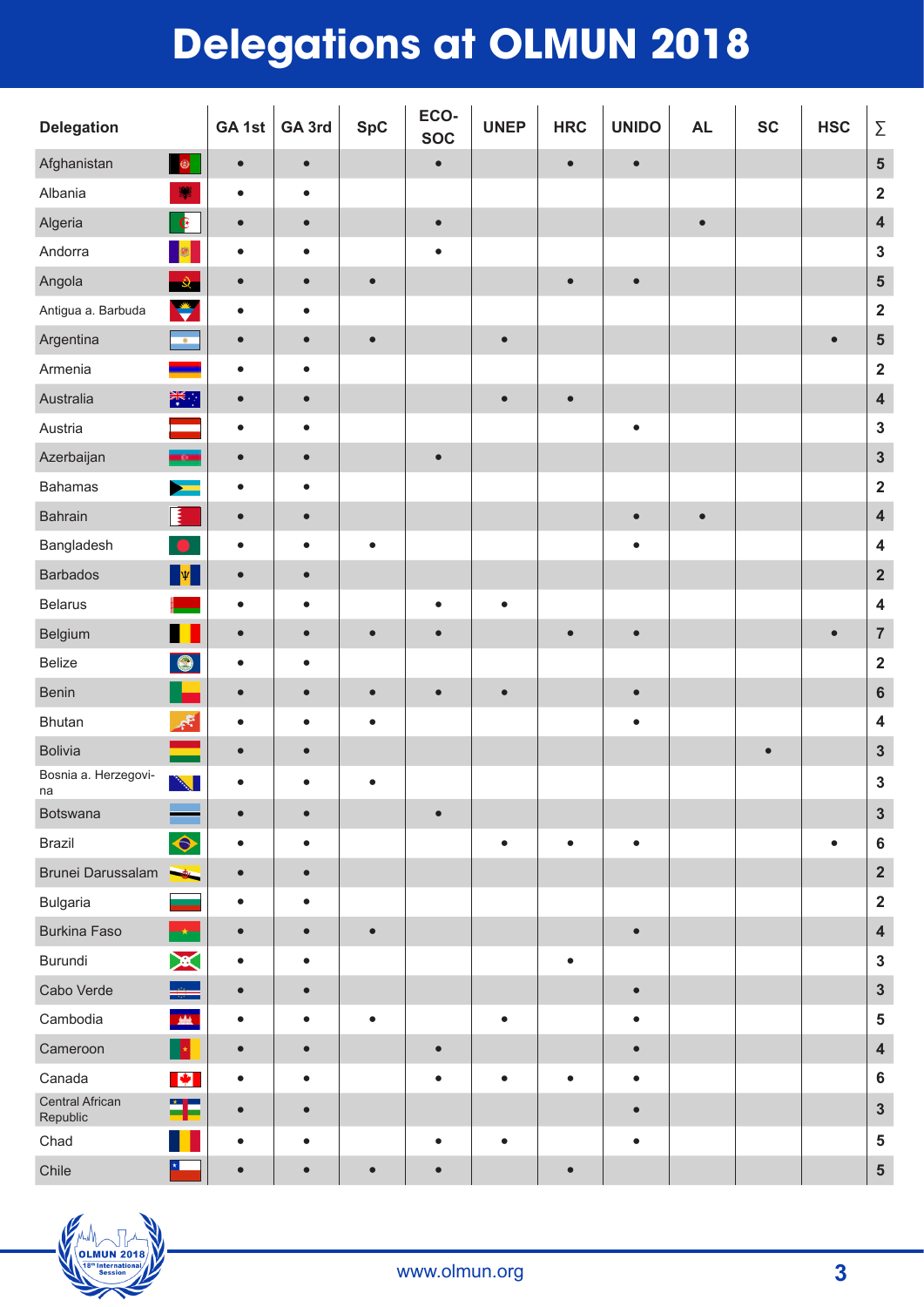| <b>Delegation</b>        |                                                                         | GA 1st    | GA 3rd    | <b>SpC</b> | ECO-<br><b>SOC</b> | <b>UNEP</b> | <b>HRC</b> | <b>UNIDO</b> | <b>AL</b> | <b>SC</b> | <b>HSC</b> | $\Sigma$                |
|--------------------------|-------------------------------------------------------------------------|-----------|-----------|------------|--------------------|-------------|------------|--------------|-----------|-----------|------------|-------------------------|
| China                    |                                                                         | ٠         | ٠         | $\bullet$  | $\bullet$          | $\bullet$   |            |              |           | $\bullet$ | $\bullet$  | $9$                     |
| Colombia                 | ۳                                                                       | $\bullet$ | $\bullet$ |            | $\bullet$          | $\bullet$   |            | $\bullet$    |           |           |            | $\overline{\mathbf{5}}$ |
| Comoros                  |                                                                         | $\bullet$ | $\bullet$ |            |                    |             |            |              | $\bullet$ |           |            | $\mathbf{3}$            |
| Congo                    | $\boldsymbol{Z}$                                                        | $\bullet$ | $\bullet$ |            |                    |             |            |              |           |           |            | $\mathbf{3}$            |
| Costa Rica               | ÷.                                                                      | $\bullet$ | $\bullet$ | $\bullet$  |                    | $\bullet$   |            |              |           |           |            | $\overline{\mathbf{4}}$ |
| Côte d'Ivoire            |                                                                         | $\bullet$ | $\bullet$ |            |                    |             | $\bullet$  |              |           | $\bullet$ |            | 5                       |
| Croatia                  |                                                                         | $\bullet$ | $\bullet$ |            |                    |             |            |              |           |           |            | $\mathbf{3}$            |
| Cuba                     | $\blacktriangleright$                                                   | $\bullet$ | $\bullet$ |            |                    |             |            | $\bullet$    |           |           |            | $\overline{\mathbf{4}}$ |
| Cyprus                   | $\blacktriangledown$                                                    | $\bullet$ | $\bullet$ |            |                    |             |            | $\bullet$    |           |           |            | $\mathbf{3}$            |
| <b>Czech Republic</b>    |                                                                         | $\bullet$ | $\bullet$ |            |                    |             |            |              |           |           |            | $\overline{\mathbf{4}}$ |
| Denmark                  | п                                                                       | $\bullet$ | $\bullet$ |            |                    | $\bullet$   |            |              |           |           |            | $\overline{\mathbf{4}}$ |
| Djibouti                 |                                                                         | $\bullet$ | $\bullet$ |            |                    |             |            |              | $\bullet$ |           |            | $\overline{\mathbf{4}}$ |
| Dominica                 | $\rightarrow$                                                           | $\bullet$ | $\bullet$ |            |                    |             |            |              |           |           |            | $\overline{\mathbf{2}}$ |
| Dominican Republic       | 25                                                                      | $\bullet$ | $\bullet$ |            |                    |             |            |              |           |           |            | $\overline{2}$          |
| DPR of Korea             | $\circ$                                                                 | $\bullet$ | $\bullet$ |            |                    |             |            |              |           |           |            | $\mathbf{3}$            |
| Dem. Rep. Congo          | $\overline{\phantom{a}}$                                                | $\bullet$ | $\bullet$ |            |                    | $\bullet$   | $\bullet$  |              |           |           |            | $\overline{\mathbf{4}}$ |
| Ecuador                  | $\overline{w}$                                                          | $\bullet$ | $\bullet$ |            |                    | $\bullet$   |            | $\bullet$    |           |           |            | $\boldsymbol{6}$        |
| Egypt                    |                                                                         | $\bullet$ | $\bullet$ |            |                    |             |            |              | $\bullet$ |           |            | $\overline{\mathbf{4}}$ |
| El Salvador              | $\bullet$                                                               | $\bullet$ | $\bullet$ |            | ٠                  |             |            |              |           |           |            | $\mathbf{3}$            |
| <b>Equatorial Guinea</b> | $\blacktriangleright$                                                   | $\bullet$ | $\bullet$ | $\bullet$  |                    |             |            | $\bullet$    |           | $\bullet$ |            | $\overline{\mathbf{5}}$ |
| Eritrea                  |                                                                         |           | $\bullet$ |            |                    |             |            |              |           |           |            | $\mathbf{3}$            |
| Estonia                  |                                                                         |           |           |            |                    |             |            |              |           |           |            | $\overline{\mathbf{2}}$ |
| Ethiopia                 | $\blacksquare$                                                          | $\bullet$ | $\bullet$ |            |                    | $\bullet$   | $\bullet$  | $\bullet$    |           | $\bullet$ |            | $\bf 6$                 |
| Fiji                     | $\frac{1}{2\sqrt{3}}$                                                   | $\bullet$ | $\bullet$ | $\bullet$  |                    |             |            | $\bullet$    |           |           |            | $\overline{\mathbf{4}}$ |
| Finland                  | 22                                                                      | $\bullet$ | $\bullet$ |            |                    | $\bullet$   |            |              |           |           |            | $\mathbf{3}$            |
| FYR Macedonia            | <b>X</b>                                                                | $\bullet$ | $\bullet$ |            |                    |             |            |              |           |           |            | $\overline{\mathbf{2}}$ |
| France                   |                                                                         | $\bullet$ | $\bullet$ | $\bullet$  | $\bullet$          | $\bullet$   |            |              |           | $\bullet$ | $\bullet$  | $\overline{7}$          |
| Gabon                    |                                                                         | $\bullet$ | $\bullet$ |            |                    |             |            |              |           |           |            | $\overline{\mathbf{2}}$ |
| Gambia                   |                                                                         | $\bullet$ | $\bullet$ | $\bullet$  |                    |             |            |              |           |           |            | $\mathbf{3}$            |
| Georgia                  | $\begin{array}{c c} \bullet & \bullet \\ \bullet & \bullet \end{array}$ | $\bullet$ | $\bullet$ |            |                    |             | $\bullet$  | $\bullet$    |           |           |            | $\overline{\mathbf{4}}$ |
| Germany                  |                                                                         | $\bullet$ | $\bullet$ | $\bullet$  | $\bullet$          | $\bullet$   | $\bullet$  | $\bullet$    |           |           |            | $\overline{7}$          |
| Ghana                    | $\overline{\phantom{a}}$                                                | $\bullet$ | $\bullet$ | $\bullet$  | $\bullet$          | $\bullet$   |            |              |           |           |            | ${\bf 5}$               |
| Greece                   | 华                                                                       | $\bullet$ | $\bullet$ |            |                    |             |            |              |           |           |            | $\overline{\mathbf{2}}$ |
| Grenada                  | <b>Deci</b>                                                             | $\bullet$ | $\bullet$ |            |                    |             |            |              |           |           |            | $\overline{\mathbf{2}}$ |
| Guatemala                | $\bullet$                                                               | $\bullet$ | $\bullet$ | $\bullet$  |                    | $\bullet$   |            |              |           |           |            | $\overline{\mathbf{4}}$ |
| Guinea                   |                                                                         | $\bullet$ | $\bullet$ |            |                    |             |            |              |           |           |            | $\mathbf 2$             |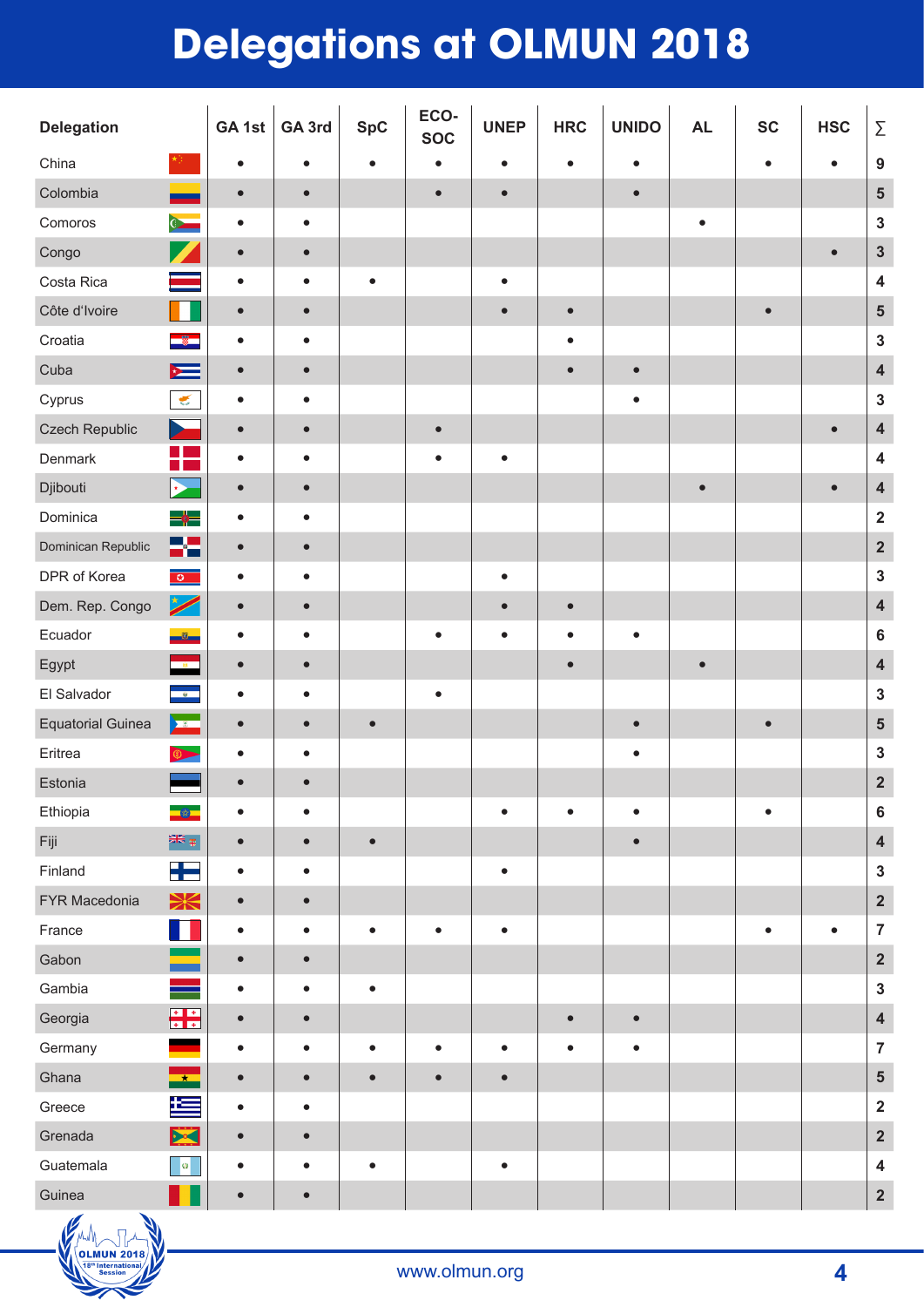| <b>Delegation</b> |                         | GA 1st    | GA 3rd    | <b>SpC</b> | ECO-<br><b>SOC</b> | <b>UNEP</b> | <b>HRC</b> | <b>UNIDO</b> | <b>AL</b> | <b>SC</b> | <b>HSC</b> | $\Sigma$                |
|-------------------|-------------------------|-----------|-----------|------------|--------------------|-------------|------------|--------------|-----------|-----------|------------|-------------------------|
| Guinea-Bissau     | ×.                      | $\bullet$ | $\bullet$ |            |                    |             |            | $\bullet$    |           |           |            | $\mathbf{3}$            |
| Guyana            | $\blacktriangleright$   | $\bullet$ | $\bullet$ |            | $\bullet$          |             |            |              |           |           |            | $\mathbf{3}$            |
| Haiti             | ستكب                    | $\bullet$ | $\bullet$ | $\bullet$  |                    | $\bullet$   |            |              |           |           |            | $\overline{\mathbf{4}}$ |
| Honduras          | <b>BOOK</b>             | $\bullet$ | $\bullet$ | $\bullet$  |                    | $\bullet$   |            |              |           |           |            | $\overline{\mathbf{4}}$ |
| Hungary           |                         | $\bullet$ | $\bullet$ |            |                    |             | $\bullet$  |              |           |           |            | $\mathbf{3}$            |
| Iceland           | ור                      | $\bullet$ | $\bullet$ |            |                    | $\bullet$   |            |              |           |           |            | $\mathbf{3}$            |
| India             | $\bullet$               | $\bullet$ | $\bullet$ |            | $\bullet$          | $\bullet$   |            | $\bullet$    |           |           |            | $\overline{\mathbf{5}}$ |
| Indonesia         |                         | $\bullet$ | $\bullet$ | $\bullet$  |                    | $\bullet$   |            |              |           |           |            | $\overline{\mathbf{4}}$ |
| Iran              | $\bullet$               | $\bullet$ | $\bullet$ |            |                    |             |            | ٠            |           |           |            | $\mathbf{3}$            |
| Iraq              | $-44$                   | $\bullet$ | $\bullet$ |            | $\bullet$          |             | $\bullet$  | $\bullet$    |           |           |            | $6\phantom{1}$          |
| Ireland           |                         | $\bullet$ | $\bullet$ |            | $\bullet$          |             |            |              |           |           |            | $\mathbf{3}$            |
| Israel            | $\frac{1}{\sqrt{2}}$    | $\bullet$ | $\bullet$ |            |                    |             |            |              |           |           |            | $\mathbf 2$             |
| Italy             |                         | $\bullet$ | $\bullet$ |            | $\bullet$          | $\bullet$   |            | $\bullet$    |           |           |            | $\sqrt{5}$              |
| Jamaica           | X                       | $\bullet$ | $\bullet$ | $\bullet$  |                    |             |            | $\bullet$    |           |           |            | $\overline{\mathbf{4}}$ |
| Japan             | $\bullet$               | $\bullet$ | $\bullet$ | $\bullet$  | ٠                  | ٠           |            | ٠            |           |           |            | $\overline{7}$          |
| Jordan            | $\blacktriangleright$   | $\bullet$ | $\bullet$ |            |                    |             |            |              | $\bullet$ |           |            | $\mathbf{3}$            |
| Kazakhstan        | $\circledcirc$          | $\bullet$ | $\bullet$ |            |                    |             |            |              |           | ٠         |            | $\mathbf{3}$            |
| Kenya             | $\blacksquare$          | $\bullet$ | $\bullet$ |            |                    | $\bullet$   | $\bullet$  |              |           |           |            | $\overline{\mathbf{4}}$ |
| Kiribati          | <b>Adam</b>             | $\bullet$ | $\bullet$ |            |                    |             |            |              |           |           |            | $\overline{\mathbf{2}}$ |
| Kuwait            | $\blacksquare$          | $\bullet$ | $\bullet$ |            |                    |             |            | $\bullet$    | $\bullet$ | $\bullet$ |            | ${\bf 5}$               |
| Kyrgyzstan        | $\circledcirc$          | ٠         | $\bullet$ |            |                    |             |            | ٠            |           |           |            | $\overline{\mathbf{4}}$ |
| Lao P. Dem. Rep.  | $\bullet$               |           | $\bullet$ | $\bullet$  |                    |             |            |              |           |           |            | $\overline{\mathbf{4}}$ |
| Latvia            |                         | $\bullet$ | $\bullet$ |            |                    | $\bullet$   |            |              |           |           |            | $\mathbf{3}$            |
| Lebanon           | $\overline{\bullet}$    | $\bullet$ | $\bullet$ |            | $\bullet$          |             |            |              | $\bullet$ |           |            | $\overline{\mathbf{4}}$ |
| Lesotho           | $\mathbf{A}$            | $\bullet$ | $\bullet$ |            |                    |             |            |              |           |           |            | $\overline{\mathbf{2}}$ |
| Liberia           | 生                       | $\bullet$ | $\bullet$ |            |                    |             |            | $\bullet$    |           |           |            | $\mathbf{3}$            |
| Libya             | $\frac{1}{2}$           | $\bullet$ | $\bullet$ |            |                    |             |            |              | $\bullet$ |           |            | $\mathbf{3}$            |
| Liechtenstein     | ∸                       | $\bullet$ | $\bullet$ |            |                    |             |            |              |           |           |            | $\overline{\mathbf{2}}$ |
| Lithuania         |                         | $\bullet$ | $\bullet$ |            |                    |             |            |              |           |           |            | $\overline{\mathbf{2}}$ |
| Luxembourg        |                         | $\bullet$ | $\bullet$ |            |                    |             |            | $\bullet$    |           |           |            | $\mathbf{3}$            |
| Madagascar        |                         | $\bullet$ | $\bullet$ |            |                    | $\bullet$   |            | $\bullet$    |           |           |            | $\boldsymbol{4}$        |
| Malawi            | ļ                       | $\bullet$ | $\bullet$ |            | $\bullet$          |             |            |              |           |           |            | $\mathbf{3}$            |
| Malaysia          | $\bullet \equiv$        | $\bullet$ | $\bullet$ |            |                    | $\bullet$   |            |              |           |           |            | $\mathbf{3}$            |
| Maldives          | $\overline{\mathbf{C}}$ | $\bullet$ | $\bullet$ | $\bullet$  |                    |             |            |              |           |           |            | $\mathbf{3}$            |
| Mali              |                         | $\bullet$ | $\bullet$ | $\bullet$  |                    |             |            |              |           |           |            | $\mathbf{3}$            |
| Malta             |                         | $\bullet$ | $\bullet$ |            |                    |             |            | $\bullet$    |           |           |            | $\mathbf{3}$            |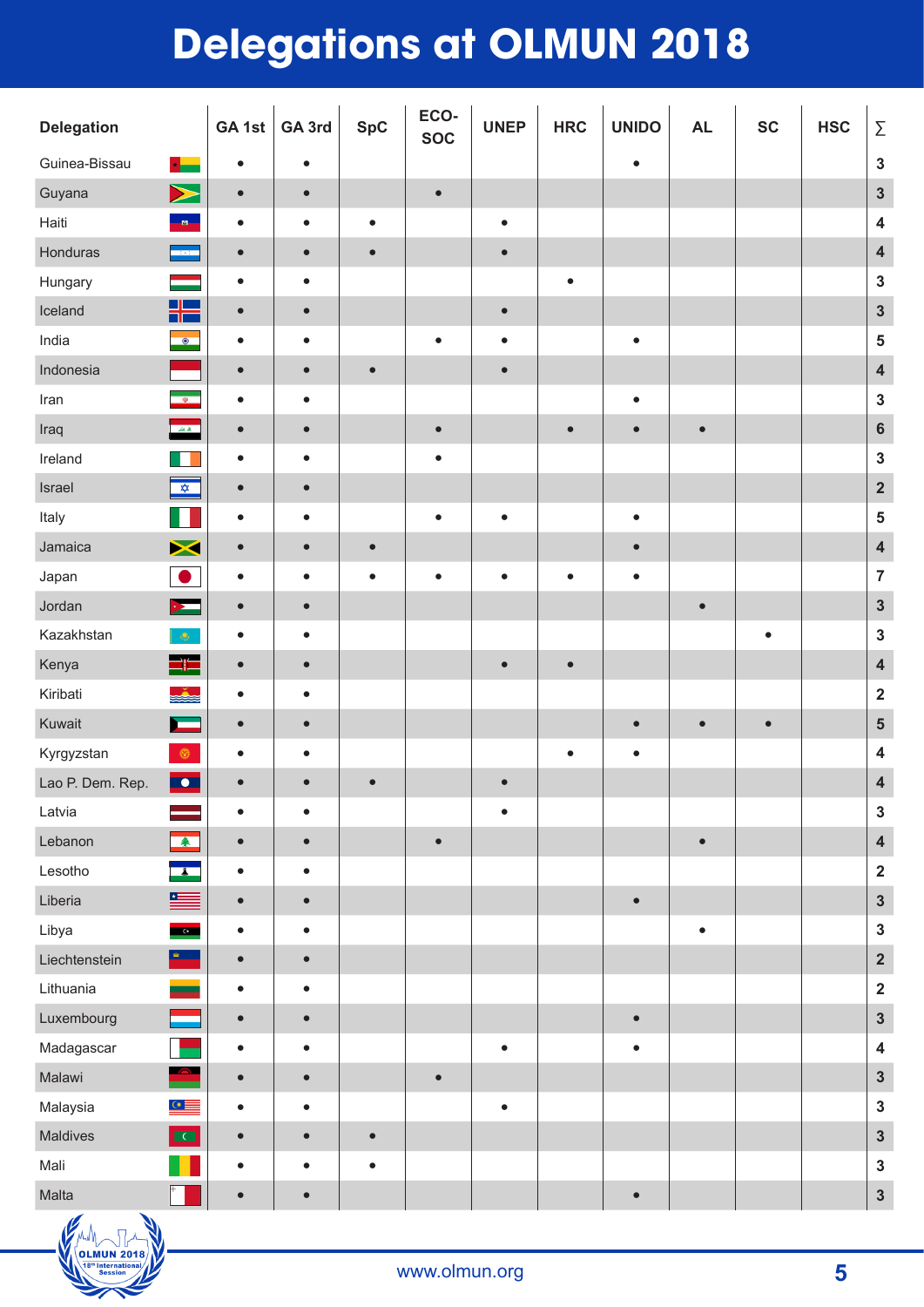| <b>Delegation</b> |                                                | GA 1st    | GA 3rd    | <b>SpC</b> | ECO-<br><b>SOC</b> | <b>UNEP</b> | <b>HRC</b> | <b>UNIDO</b> | <b>AL</b> | <b>SC</b> | <b>HSC</b> | $\Sigma$                |
|-------------------|------------------------------------------------|-----------|-----------|------------|--------------------|-------------|------------|--------------|-----------|-----------|------------|-------------------------|
| Marshall Islands  | $\overline{\phantom{a}}$                       | $\bullet$ | $\bullet$ |            |                    |             |            |              |           |           |            | $\overline{\mathbf{2}}$ |
| Mauritania        | $\mathfrak{S}$                                 | $\bullet$ | $\bullet$ |            |                    |             |            |              | $\bullet$ |           |            | $\mathbf{3}$            |
| Mauritius         |                                                | $\bullet$ | $\bullet$ |            |                    |             |            | $\bullet$    |           |           |            | $\mathbf{3}$            |
| Mexico            | <b>De</b>                                      | $\bullet$ | $\bullet$ | $\bullet$  | $\bullet$          |             | $\bullet$  |              |           |           |            | $\overline{\mathbf{5}}$ |
| Micronesia        | $\mathcal{L}(\mathcal{A})$                     | $\bullet$ | $\bullet$ |            |                    |             |            |              |           |           |            | $\overline{\mathbf{2}}$ |
| Rep. of Moldova   | <b>Marine</b>                                  | $\bullet$ | $\bullet$ |            | $\bullet$          |             |            |              |           |           |            | $\mathbf{3}$            |
| Monaco            |                                                | $\bullet$ | $\bullet$ |            |                    |             |            | $\bullet$    |           |           |            | $\mathbf{3}$            |
| Mongolia          | ÅШ                                             | $\bullet$ | $\bullet$ | $\bullet$  |                    |             | $\bullet$  | $\bullet$    |           |           |            | $5\phantom{1}$          |
| Montenegro        | - 樂                                            | $\bullet$ | $\bullet$ |            |                    |             |            |              |           |           |            | $\overline{\mathbf{2}}$ |
| Morocco           | $\bigstar$                                     | $\bullet$ | $\bullet$ |            | $\bullet$          |             |            | $\bullet$    |           |           |            | $\overline{\mathbf{5}}$ |
| Mozambique        | $*$ $\overline{\phantom{1}}$                   | $\bullet$ | $\bullet$ |            |                    |             |            | $\bullet$    |           |           |            | $\mathbf{3}$            |
| Myanmar           | $\bullet$                                      | $\bullet$ | $\bullet$ |            |                    | $\bullet$   |            | $\bullet$    |           |           |            | $\overline{\mathbf{4}}$ |
| Namibia           | $\overline{\phantom{a}}$                       | $\bullet$ | $\bullet$ |            |                    |             |            | $\bullet$    |           |           |            | $\mathbf{3}$            |
| Nauru             | $\overline{\phantom{a}}$                       | $\bullet$ | $\bullet$ |            |                    |             |            |              |           |           |            | $\overline{\mathbf{2}}$ |
| Nepal             | $\hat{\sigma}$                                 | $\bullet$ | $\bullet$ | $\bullet$  |                    | $\bullet$   |            | $\bullet$    |           |           |            | $\bf 6$                 |
| Netherlands       |                                                | $\bullet$ | $\bullet$ | $\bullet$  |                    | $\bullet$   |            | $\bullet$    |           | $\bullet$ |            | $\bf 6$                 |
| New Zealand       | <u>아 있다</u>                                    | $\bullet$ | $\bullet$ |            |                    | $\bullet$   |            |              |           |           |            | $\boldsymbol{4}$        |
| Nicaragua         | $\bullet$                                      | $\bullet$ | $\bullet$ | $\bullet$  |                    |             |            | $\bullet$    |           |           |            | $\overline{\mathbf{4}}$ |
| Niger             | $\overline{\phantom{a}}$                       | $\bullet$ | $\bullet$ | $\bullet$  |                    |             |            | $\bullet$    |           |           |            | $\overline{\mathbf{4}}$ |
| Nigeria           |                                                | $\bullet$ | $\bullet$ |            | $\bullet$          | $\bullet$   | $\bullet$  | $\bullet$    |           |           |            | $\overline{7}$          |
| Norway            | ╬                                              | $\bullet$ |           |            |                    | $\bullet$   |            | $\bullet$    |           |           |            | $\overline{\mathbf{5}}$ |
| Oman              | كالمراد                                        |           |           |            |                    |             |            |              |           |           |            | 5                       |
| Pakistan          | C                                              | $\bullet$ | ٠         | $\bullet$  |                    |             | $\bullet$  | $\bullet$    |           |           |            | $\bf 6$                 |
| Palau             | $\bigcirc$                                     | $\bullet$ | $\bullet$ |            |                    |             |            |              |           |           |            | $\overline{\mathbf{2}}$ |
| Panama            | $\begin{array}{c} \star \\ \hline \end{array}$ | $\bullet$ | $\bullet$ |            |                    | $\bullet$   | $\bullet$  |              |           |           |            | $\overline{\mathbf{4}}$ |
| Papua New Guinea  | $\mathbb{R}^4$                                 | $\bullet$ | $\bullet$ |            |                    | $\bullet$   |            |              |           |           |            | $\mathbf{3}$            |
| Paraquay          | $\bullet$                                      | $\bullet$ | $\bullet$ |            |                    | $\bullet$   |            | $\bullet$    |           |           |            | $\overline{\mathbf{4}}$ |
| Peru              |                                                | $\bullet$ | $\bullet$ |            | $\bullet$          | $\bullet$   | $\bullet$  |              |           |           |            | $\overline{\mathbf{5}}$ |
| Philippines       |                                                | $\bullet$ | $\bullet$ | $\bullet$  | $\bullet$          | $\bullet$   | $\bullet$  | $\bullet$    |           |           |            | $\overline{7}$          |
| Poland            |                                                | $\bullet$ | $\bullet$ |            |                    | $\bullet$   |            |              |           | $\bullet$ |            | $\overline{\mathbf{4}}$ |
| Portugal          | $\bullet$                                      | $\bullet$ | $\bullet$ |            |                    | $\bullet$   |            | $\bullet$    |           |           |            | $\boldsymbol{4}$        |
| Quatar            |                                                | $\bullet$ | $\bullet$ |            |                    |             | $\bullet$  | $\bullet$    |           |           |            | $\overline{\mathbf{4}}$ |
| Rep. of Korea     |                                                | $\bullet$ | $\bullet$ |            | $\bullet$          |             |            |              |           |           |            | $\boldsymbol{4}$        |
| Romania           |                                                | $\bullet$ | $\bullet$ |            | $\bullet$          |             |            | $\bullet$    |           |           |            | $\overline{\mathbf{4}}$ |
| Russia            |                                                | $\bullet$ | $\bullet$ | $\bullet$  | $\bullet$          | $\bullet$   |            | $\bullet$    |           | $\bullet$ |            | $\bf 8$                 |
| Rwanda            |                                                | $\bullet$ | $\bullet$ |            | $\bullet$          |             | $\bullet$  |              |           |           |            | ${\bf 5}$               |

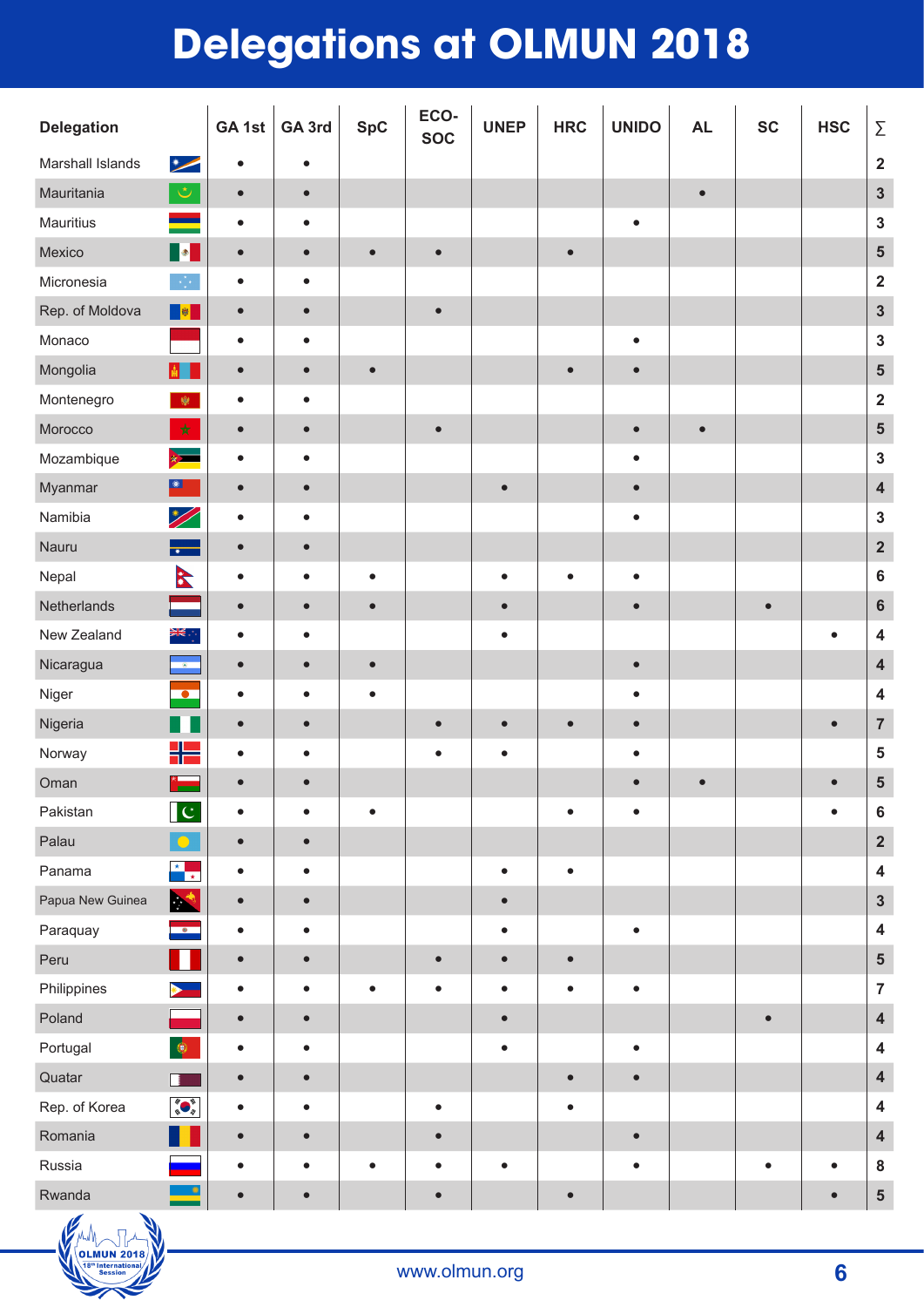| <b>Delegation</b>                   |                                                   | GA 1st    | GA 3rd    | <b>SpC</b> | ECO-<br><b>SOC</b> | <b>UNEP</b> | <b>HRC</b> | <b>UNIDO</b> | <b>AL</b> | <b>SC</b> | <b>HSC</b> | Σ                       |
|-------------------------------------|---------------------------------------------------|-----------|-----------|------------|--------------------|-------------|------------|--------------|-----------|-----------|------------|-------------------------|
| Sahrawi Arab DR                     | $\begin{array}{c} \bullet \\ \bullet \end{array}$ |           |           |            |                    |             |            |              | ●         |           |            | $\mathbf 1$             |
| Samoa                               | <b>SALE</b>                                       | $\bullet$ | $\bullet$ |            |                    |             |            |              |           |           |            | $\overline{\mathbf{2}}$ |
| San Marino                          | ۰                                                 | $\bullet$ | $\bullet$ |            |                    |             |            |              |           |           |            | $\overline{\mathbf{2}}$ |
| Sao Tome a. Principe                | $\blacktriangleright$ * *                         | $\bullet$ | $\bullet$ |            |                    |             |            |              |           |           |            | $\overline{\mathbf{2}}$ |
| Saudi Arabia                        | $\frac{\text{SSPM}}{\text{max}}$                  | $\bullet$ | $\bullet$ |            |                    |             | $\bullet$  | $\bullet$    | $\bullet$ |           |            | $\overline{\mathbf{5}}$ |
| Senegal                             | $\vert \star \vert$                               | $\bullet$ | $\bullet$ |            |                    |             | $\bullet$  |              |           |           |            | $\mathbf{3}$            |
| Serbia                              | <b>DESCRIPTION</b>                                | $\bullet$ | $\bullet$ |            |                    |             |            |              |           |           |            | $\overline{2}$          |
| Seychelles                          | $\blacktriangleright$                             | $\bullet$ | $\bullet$ |            |                    |             |            |              |           |           |            | $\overline{\mathbf{2}}$ |
| Sierra Leone                        |                                                   | $\bullet$ | $\bullet$ | ٠          |                    |             |            |              |           |           |            | $\overline{\mathbf{4}}$ |
| Singapore                           | $\mathbf{c}$                                      | $\bullet$ | $\bullet$ |            |                    |             |            |              |           |           |            | $\overline{\mathbf{2}}$ |
| Slovakia                            | 博                                                 | $\bullet$ | $\bullet$ |            |                    |             | $\bullet$  |              |           |           |            | $\mathbf{3}$            |
| Slovenia                            |                                                   | $\bullet$ | $\bullet$ |            |                    |             |            | $\bullet$    |           |           |            | $\overline{\mathbf{4}}$ |
| Solomon Islands                     | ツ                                                 | $\bullet$ | $\bullet$ |            |                    |             |            |              |           |           |            | $\overline{\mathbf{2}}$ |
| Somalia                             | $\star$                                           | $\bullet$ | $\bullet$ |            | $\bullet$          |             |            | $\bullet$    | $\bullet$ |           |            | $5\phantom{1}$          |
| South Africa                        | $\geq$                                            | $\bullet$ | $\bullet$ |            |                    |             |            |              |           |           |            | $\overline{\mathbf{4}}$ |
| South Sudan                         | $\star \equiv$                                    | $\bullet$ | $\bullet$ |            |                    |             |            |              |           |           |            | $\overline{\mathbf{2}}$ |
| Spain                               | 第二                                                | $\bullet$ | ٠         |            | $\bullet$          |             |            | $\bullet$    |           |           |            | $\bf 6$                 |
| Sri Lanka                           | $\blacksquare$                                    | $\bullet$ | $\bullet$ | $\bullet$  |                    | $\bullet$   |            |              |           |           |            | $\overline{\mathbf{4}}$ |
| St. Kitts and Nevis                 | <b>All Contracts</b>                              | $\bullet$ | $\bullet$ |            |                    |             |            | $\bullet$    |           |           |            | $\mathbf{3}$            |
| Saint Lucia                         | $\overline{\mathbf{A}}$                           | $\bullet$ | $\bullet$ |            |                    |             |            |              |           |           |            | $\overline{\mathbf{2}}$ |
| Saint Vincent and the<br>Grenadines | $ \psi $                                          |           | ٠         |            |                    |             |            |              |           |           |            | $\mathbf 3$             |
| Sudan                               |                                                   |           |           |            |                    |             |            |              |           |           |            | 4                       |
| Suriname                            | $\star$                                           | $\bullet$ | $\bullet$ |            |                    |             |            |              |           |           |            | $\overline{\mathbf{2}}$ |
| Swaziland                           | rest                                              | $\bullet$ | $\bullet$ |            | $\bullet$          |             |            |              |           |           |            | $\mathbf{3}$            |
| Sweden                              |                                                   | $\bullet$ | $\bullet$ |            |                    | ٠           |            | $\bullet$    |           | $\bullet$ |            | $\overline{\mathbf{5}}$ |
| Switzerland                         | ٠                                                 | $\bullet$ | $\bullet$ |            |                    |             |            | $\bullet$    |           |           |            | ${\bf 5}$               |
| Syrian Arab Rep.                    | $\rightarrow$                                     | $\bullet$ | $\bullet$ | $\bullet$  |                    |             |            |              | $\bullet$ |           |            | $\overline{\mathbf{4}}$ |
| Tajikistan                          | 类。                                                | $\bullet$ | $\bullet$ |            | $\bullet$          |             |            |              |           |           |            | $\mathbf{3}$            |
| Utd. Rep. Tanzania                  | D                                                 | $\bullet$ | $\bullet$ |            |                    |             |            |              |           |           |            | $\overline{\mathbf{2}}$ |
| Thailand                            |                                                   | $\bullet$ | $\bullet$ | $\bullet$  |                    | $\bullet$   |            | $\bullet$    |           |           |            | ${\bf 5}$               |
| Timor-Leste                         | $\blacktriangleright$                             | $\bullet$ | $\bullet$ |            |                    |             |            |              |           |           |            | $\overline{\mathbf{2}}$ |
| Togo                                | $\star$ $-$                                       | $\bullet$ | $\bullet$ |            | $\bullet$          |             | $\bullet$  | $\bullet$    |           |           |            | ${\bf 5}$               |
| Tonga                               | $\pm$                                             | $\bullet$ | $\bullet$ | $\bullet$  |                    |             |            |              |           |           |            | $\mathbf{3}$            |
| Trinidad a. Tobago                  | $\mathbb Z$                                       | $\bullet$ | $\bullet$ |            |                    |             |            |              |           |           |            | $\overline{\mathbf{2}}$ |
| Tunisia                             | $\bullet$                                         | $\bullet$ | $\bullet$ |            |                    |             | $\bullet$  | $\bullet$    | $\bullet$ |           |            | ${\bf 5}$               |